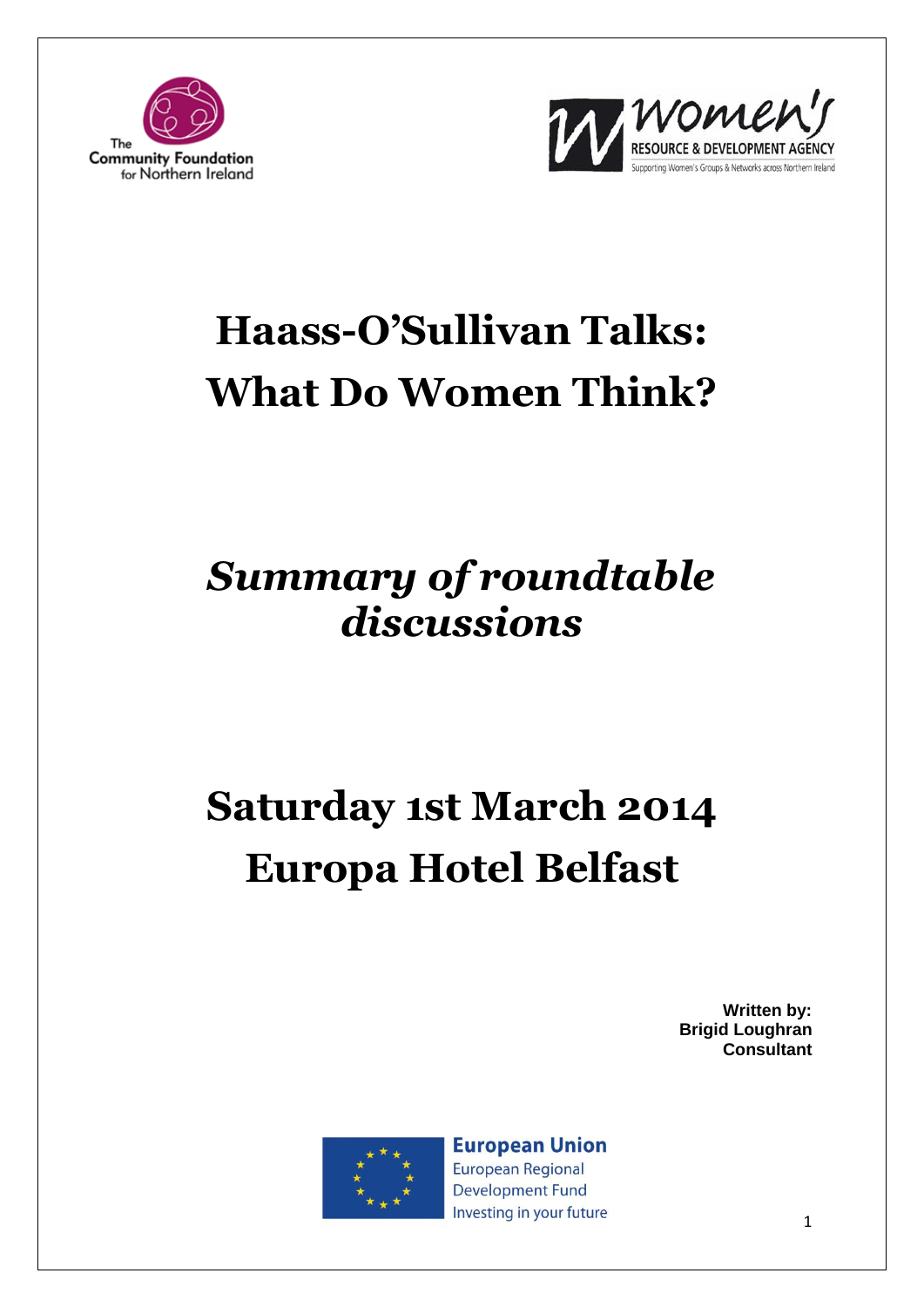### **Haass-O'Sullivan Talks: What Do Women Think? Europa Hotel Belfast Saturday, 1st March 2014**

#### **Introduction of Overall Project**

The Women's Resource and Development Agency (WRDA), the Community Foundation for Northern Ireland and the National Women's Council of Ireland are partners in a Peace 3 project that aims to capture the experiences of women living through conflict and through the subsequent period of conflict resolution and peace building.

The aim is to learn from the experience of women who have lived through these processes and to try to identify ways in which to make a positive impact. Over two years, the project has brought women together on a cross community and a cross border basis to exchange learning with women from other conflict areas through the Foundations for Peace Network.

Key issues have been highlighted in different workshops that have taken place throughout Northern Ireland and in border county areas. These are:

- $\bullet$ Violence, safety and security
- Decision making and representation
- Women's rights are human rights women and social justice
- Women and the legacies of the past
- Women and institutional change  $\bullet$

The final part of the project is aimed at placing on an international stage all that has been learned through the discussions between women from different communities and regions. The project will have two important outcomes:

- The learning gathered will be used for the design of policy recommendations that will  $\bullet$ be disseminated through the production of a Policy Report on Gender and Peacebuilding which will be primarily focused on influencing institutional change in both Northern Ireland and the Republic of Ireland
- A Tool Kit on Women and Peacebuilding: Developing Practical Approaches will be produced. This will be circulated internationally with the intention of influencing governments and agencies responsible for providing grants and assistance to wartorn societies.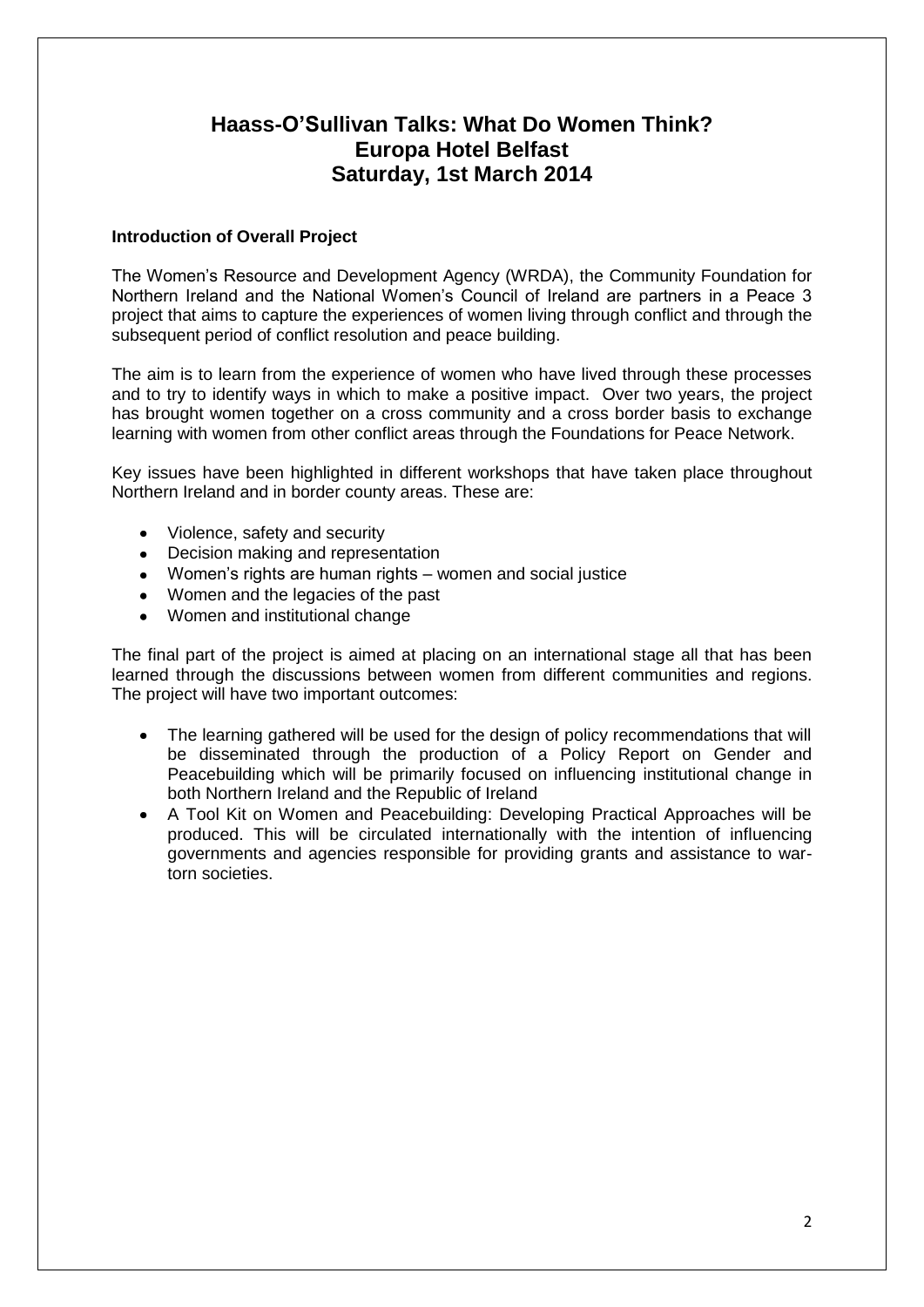#### **Format**

Over 120 women attended a workshop entitled, **'**Haass-O'Sullivan Talks: What Do Women Think?' The event was opened by the Director of WRDA, Anne McVicker. Introducing the context of the day, Dr Margaret Ward reinforced the importance of the voice of women to politicians, policy makers and influential bodies in a context when women are largely excluded in political and public life<sup>1</sup> Fionnuala O'Connor acted as MC for the event. The lead speaker, Dr Louise Mallinder, Reader in Human Rights and International Law at the Transitional Justice Institute, University of Ulster outlined the various aspects of the Haass/O'Sullivan recommendations. Kate Turner was unable to attend the event on behalf of Healing Through Remembering. Rev Dr Lesley Carroll focused on her ongoing commitment to ensuring the voices of the most marginalised are heard in order to contribute to a more genuinely equal society.

The discussion, questions and answers between the floor and panel provided triggers for further discussion within the workshops.

Facilitated discussions took place around ten workshop $2$  tables and provided an opportunity to discuss the contributions from the panel with a scribe noting the issues that were raised. Participants were asked to focus their discussions around the following questions:

#### Question 1:

In relation to our speakers' input, what was positive or interesting for you?

#### Question 2:

**.** 

What would you like to see happen to bring about positive change in each of these areas?

- (a) Parades, Select Commemorations, and Related Protests
- (b) Flags and Emblems
- (c) Contending with the Past

The recorder filtered the contributions so that general issues and those pertinent to the Haass/O'Sullivan proposals have been prioritised.

 $1$  Only 18% of the NI Executive are women. While a new [strategy,](http://www.ofmdfmni.gov.uk/index/equality-and-strategy/good-relations/together-building-a-united-community.htm) Together Building a United Community mentions the existence of the [Gender Equality Strategy,](http://www.ofmdfmni.gov.uk/gender-equality-strategy-implementation-progress-report-2006-2009.pdf) the reference to women is merely tokenism. The reality is that a recent conference held in Cardiff in the summer of 2013 in order to consider contentious issues like parading and flags had police, politicians and community representatives in attendance, and only 3 women out of more than 30 participants. Peace building is still seen as an activity that primarily involves men.

 $2$  Each workshop was facilitated by women trained up by WRDA from the Community Facilitators Programme.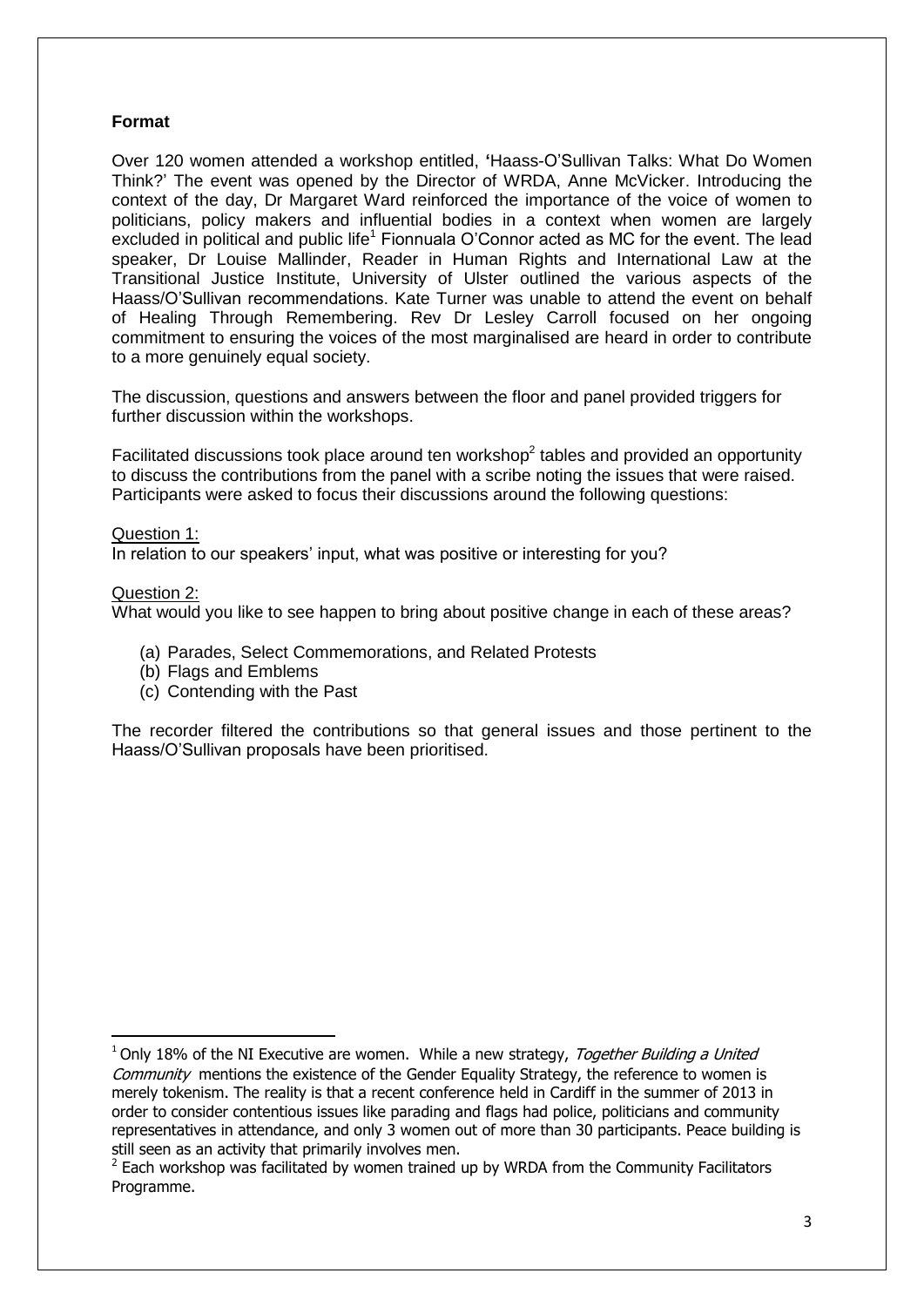#### **Introduction**

The legacy of the past continues to overshadow Northern Ireland's present and weighs upon us like the boulder of Sisyphus. What is present in our everyday experience is the reality of many different levels and layers of loss: loved ones, limbs, identity, culture, jobs, childhood, freedom, time, relationships, happiness, hopes, dreams and possibilities that can never be achieved. Civic society has been and remains torn, disrupted, not natural, and not fair. The legacy of our tragedies can be too much to bear and for many it is 'beyond the beyond' to be asked to explore the positive in the midst of trauma. There is no space that grief hasn't occupied. There is no space that is more sacred, sensitive, delicate, and needs respected. Haass occupies this space.

Some of our losses can never be regained, some can be reclaimed and attempts are being made to avoid, like the sword of Damocles, other potential losses. And we are well used to loss, having had a past that is full of it. We are much better at addressing loss than we are at celebrating success since we have known so little of it. In our history and psyche, our songs and our marches, we are well versed in the language of loss and our strong communities of connection support us through the various phases<sup>3</sup> 'lest we forget'. We are not big on denial, we wear anger as an armour, do our best to bargain, and are very good at reaching out for support to help resolution. But, we are slow to accept, allow for change and to move on. Our culture is one where reality is 'in your face' / 'the writing is on the wall' – and from which it is inescapable. Loss is public, communal and deeply inclusive. No one gets left out. It is deeply personal, painful, scarring, traumatic, and deep and roots us to the end of the earth and into eternity. The older the scar, the deeper the wound, the greater the trauma, the harder the healing. Some can move on and some simply can't. How they are supported in the process is what makes the difference. Haass occupies this space.

We are also deeply embedded in the richness of the language and slogans which inform our culture, politics, ethos, beliefs, attitudes and behaviours, many of which derive from our 'space' of origins. 'Deeds not words' riddle my own history which is reflected in the myriad of variation on that theme. We have an inherent dislike for the empty word or promise, and hate the 'plámás'<sup>4</sup> of the manipulator. The language of engagement, how we are communicated with and spoken to, what processes are used to create an exchange, who is brought in or left out and what subjects are acceptable is often more important than what gets said. How themes and nuances are addressed and honoured is important. Haass occupies this space.

#### **Context of the Haass/O'Sullivan Discussions**

**.** 

Dr [Richard Haass,](http://en.wikipedia.org/wiki/Richard_Haass) Professor Meghan O'Sullivan and their team from the United States were invited jointly by the five Executive parties of the NI Assembly<sup>5</sup> to chair a process which would help put in place the foundations for addressing some of the most difficult and outstanding issues arising from the 30 years of conflict in Northern Ireland. The three issues that Haass/O'Sullivan set out to resolve include Parades and Protests; Flags and Emblems and Contending With The Past – i.e. support for victims and survivors, acknowledgement, historical investigations, independent commission for information retrieval, narratives and archives.

<sup>&</sup>lt;sup>3</sup> Elizabeth Kubler Ross highlights the phases of grief as Denial, Anger, Bargaining, Acceptance and Resolution.

<sup>&</sup>lt;sup>4</sup> Plámás is a Gaelic word used to describe false flattery and charm.

<sup>&</sup>lt;sup>5</sup> Democratic Unionist Party, Ulster Unionist Party, Social Democratic and Labour Party, Sinn Fein and Alliance Party.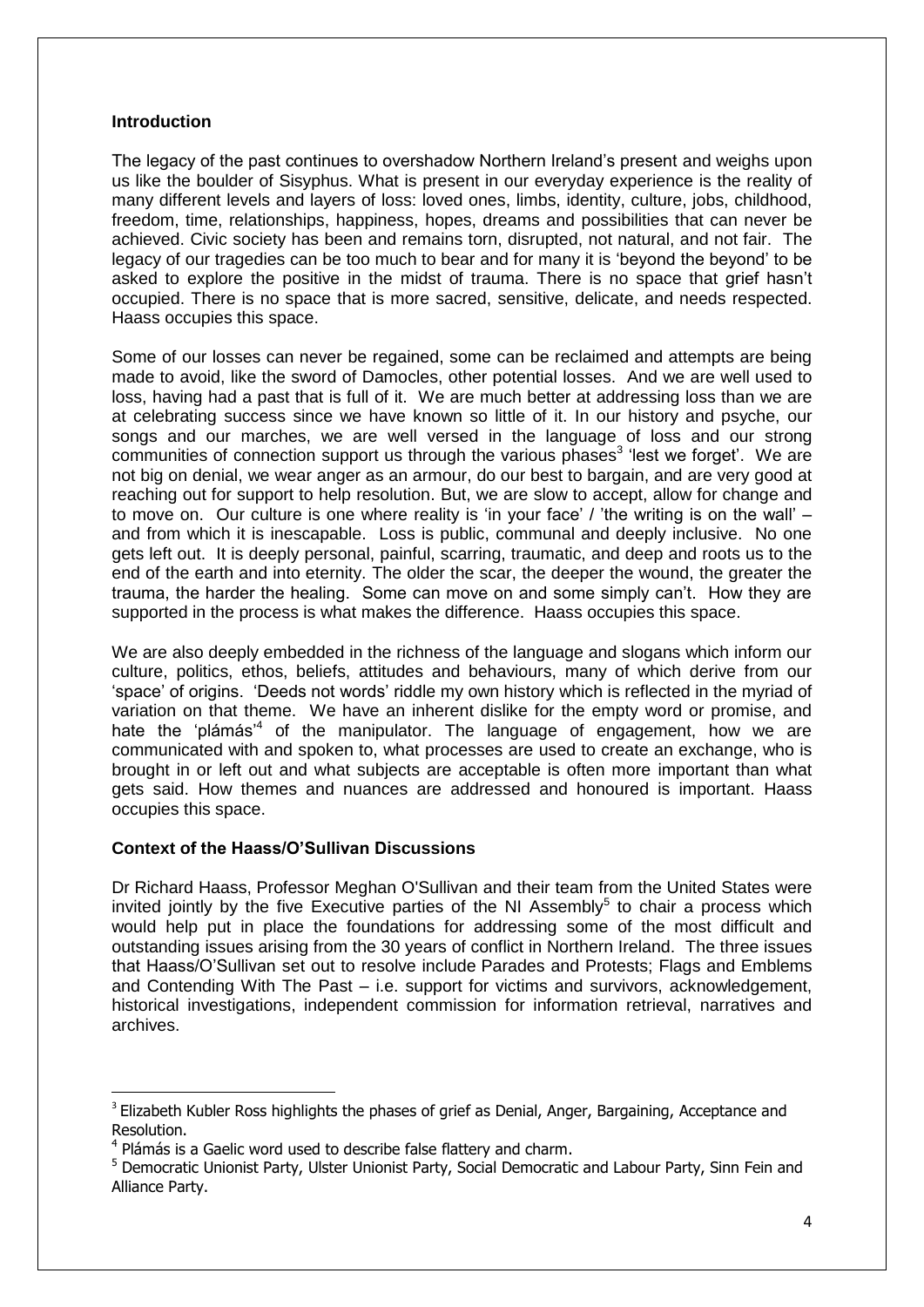The Loyalist protests which have been ongoing since November 2013 and the activities of dissident Republicans reflect a society which continues to struggle with issues and symbols of identity and nationality. Contention over the flying of flags and the holding of parades in disputed areas has made for increased instability over the past year.

The first two issues – Parades/Protests and Flags/Emblems – have resulted in a series of proposals which provide structures and processes for addressing these issues. Contending with the Past requires addressing the long-standing issue of different narratives of our past and the historical themes or patterns of deaths during the conflict on the basis of emerging and existing evidence.

Although it is almost 16 years since the Good Friday Agreement<sup>6</sup>, NI politicians have been unable to agree a joint way forward on these difficult issues on their own. The Haass/O'Sullivan discussions represent the latest in a series of efforts to 'pick up' unresolved issues arising from the Good Friday Agreement which was 'past facing' and provided no overarching mechanism to deal with the contentious issue. Three efforts to pull it all together have included 'Healing Through Remembering' (2006), 'The Consultative Group on the Past' (2007-2009) and the more recent initiative from NI politicians, 'The Panel of the Parties of the NI Executive' (2013). The Haass/O'Sullivan intervention is an attempt at providing frameworks and structures which have an overarching approach and create possibilities for moving the three most difficult and unresolved issues forward.

Haass and O'Sullivan gave freely of their time and effort throughout the six months of negotiations, which were completed in the early hours of [New Year's Eve](http://en.wikipedia.org/wiki/New_Year%27s_Eve) 2014 and their contribution has created a huge opportunity that we simply cannot afford to lose. The team came here with no agenda except to facilitate from an outside and objective point of view and attempt to bring the various positions as close to each other as they could. The Panel received over 600 submissions and held 100 meetings with 500 people; seven drafts of the document were produced and a final draft has been published by NI Executive.

#### **Context of the** *'What do Women Think'* **Event**

Ambassador Haass noted that the need to reach out to civil society groups to maintain the momentum of the peace process is crucial. The *'What do Women Think?*' event follows on from a major conference attended by grassroots women from across Belfast on  $8<sup>th</sup>$  October 2013 entitled **'Women: Dealing with the Past<sup>7</sup> '** set up as part of a major Peace III initiative, to present women's views for consideration at government and policy levels.

Two years prior to the Haass/O'Sullivan initiative, there was strong recognition of the need to capture the experiences of women living through the conflict and through the subsequent period of conflict resolution and peacebuilding in Northern Ireland. The contribution that women made to holding communities and families together throughout the conflict is informally recognised as is their contribution to peacebuilding. The Women's Resource and Development Agency (WRDA), the Community Foundation for Northern Ireland (CFNI) and the National Women's Council of Ireland (NWCI) developed a partnership to create a

**.** 

<sup>&</sup>lt;sup>6</sup> The Good Friday Agreement (GFA) was agreed in [Belfast](http://en.wikipedia.org/wiki/Belfast) on [Good Friday,](http://en.wikipedia.org/wiki/Good_Friday) 10 April 1998. The Agreement was approved by voters across the [island of Ireland](http://en.wikipedia.org/wiki/Island_of_Ireland) in two referenda held on 22 May 1998. In Northern Ireland, [voters were asked](http://en.wikipedia.org/wiki/Northern_Ireland_Good_Friday_Agreement_referendum,_1998) whether they supported the multi-party agreement. In the [Republic of Ireland,](http://en.wikipedia.org/wiki/Republic_of_Ireland) [voters were asked](http://en.wikipedia.org/wiki/Nineteenth_Amendment_of_the_Constitution_of_Ireland) whether they would allow the state to sign the agreement and allow necessary constitutional changes to facilitate it. The people of both jurisdictions needed to approve the Agreement in order to give effect to it. The British-Irish Agreement came into force on 2 December 1999.

 $7$  The report is available on the WRDA website.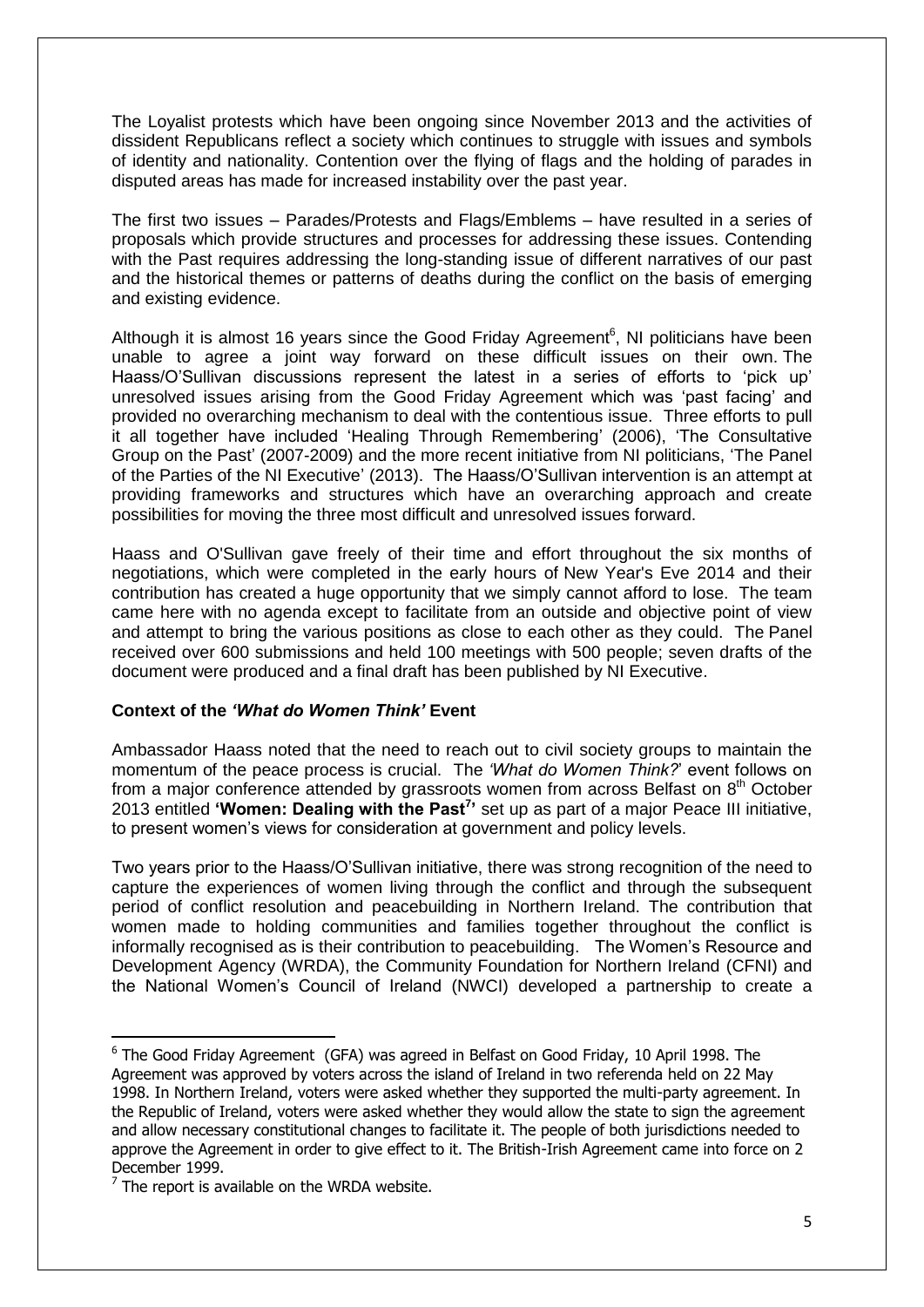significant project aimed at providing a voice for women to highlight a number of the key issues requiring redress.

The contextual framework for the Peace III<sup>8</sup> project has been UN Security Council Resolution 1325 $9$  and over the last two years over 700 women have been brought together on a cross-community and cross-border basis and have engaged in facilitated discussions. While many of the events attracted between 50 and 60 women, over 200 women registered to attend the last event addressing issues around women dealing with the legacies of the past. The partnership did not foresee the Haass/O'Sullivan initiative taking place when organising this conference (October 2013) and the findings were subsequently sent for consideration to the Haass/O'Sullivan 'NI Panel of Parties'.

The Conclusion of the Haass/O'Sullivan conference report noted:

1

Over the last while there has been a reassertion of male control in some communities (mostly Protestant/Loyalist/Unionist but also some Nationalist/Republican) and in these circumstances women are effectively silenced and live in fear which is maintained through intimidation and threat.

While the Haass/O'Sullivan talks are welcomed there was a perception that women were generally excluded from these. Peace building in NI is perceived as male territory. A clear message from the 'Women: Dealing with the Past' conference was that women have been and continue to be affected by these issues and they want to speak and have an opportunity to share their views. Such opportunities have decreased over the years of the Peace Process in Northern Ireland.

The full report of the '*Women Dealing with the Past'* event is available on the WRDA website at<http://www.wrda.net/Women-and-Peace-Building.aspx>

<sup>&</sup>lt;sup>8</sup> The Special European Union Programmes Body (SEUPB) PEACE III Programme is a distinctive programme part-funded by the European Union (€225 million from the EU) with further national contributions of €108 million through its Structural Funds Programme. The full title of the PEACE III Programme is the EU Programme for Peace and Reconciliation in Northern Ireland and the Border Region of Ireland. The programme covers the period 2007-2013. The main aims of the PEACE III Programme are to reinforce progress towards a peaceful and stable society and to promote reconciliation by assisting operations and projects which help to reconcile communities and contribute towards a shared society for everyone.

<sup>&</sup>lt;sup>9</sup> The United Nations Security Council Resolution 1325 is a piece of international law binding on all 191 UN member states. Resolution 1325 calls for: participation of women in peace processes; gender training in peacekeeping operations; protection of women and girls and respect for their rights; gender mainstreaming in the reporting and implementation systems of the UN relating to conflict peace a security. The exclusion of Northern Ireland from the Resolution 1325 Action Plans by both British and Irish Governments means that women will continue to be under-represented in the institutions set up under the Belfast/Good Friday Agreement.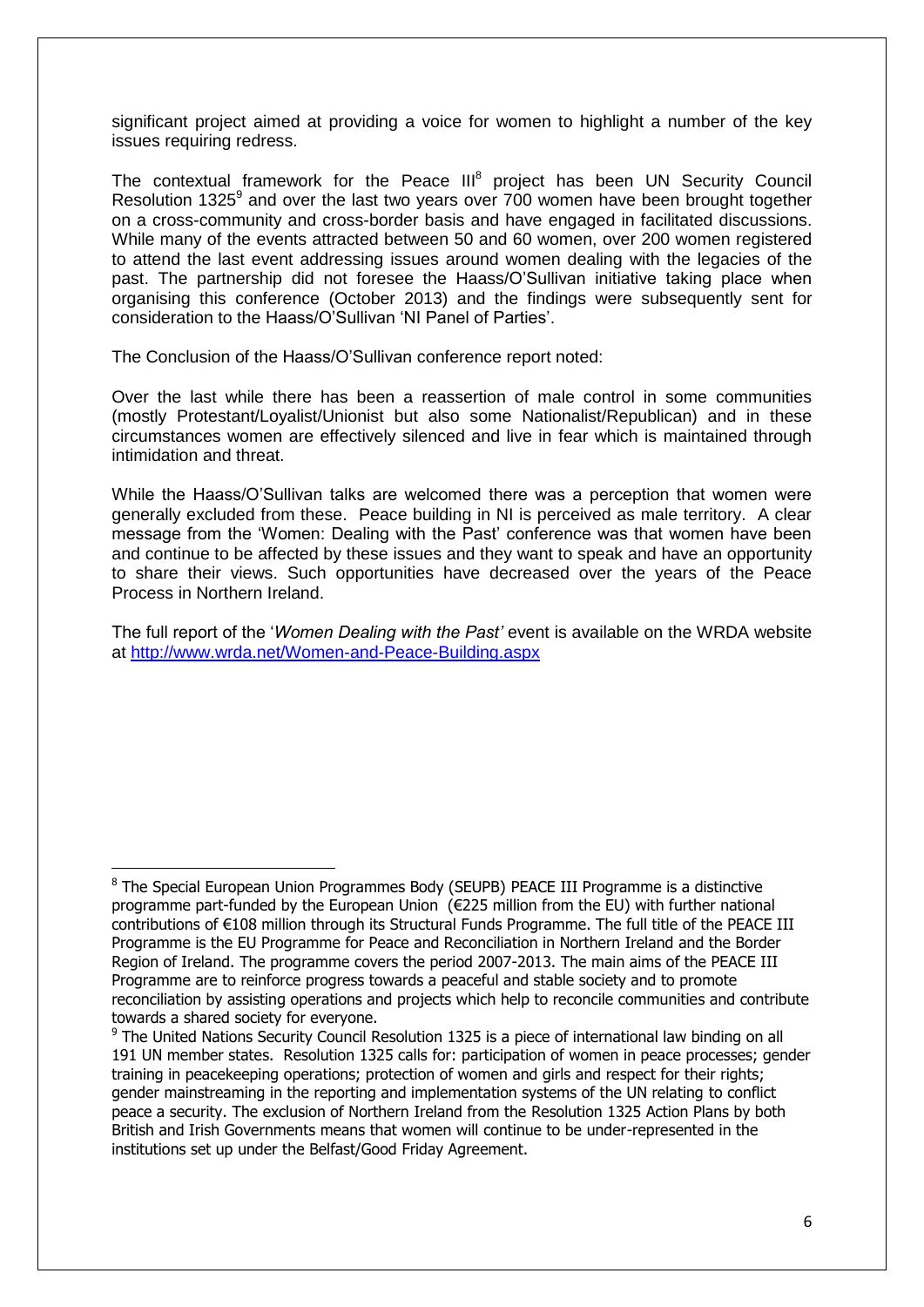#### **Question 1: In relation to our speakers' input, what was positive or interesting for you?**

All tables found the speaker presentations very valuable, identifying the background, context, information, clear overview of Haass/O'Sullivan talks, key issues, structures and areas as key.

#### **Political Leadership**

- All tables referenced the need to give leadership to the issues that are crucial in moving us further towards the kind of Shared Future the majority of us agreed we want. However, despite its aspirations, the Good Friday Agreement (GFA) institutionalised sectarianism and encouraged the DUP and Sinn Fein to split rather than share power and it is this split which continues to undermine the Peace. The power-sharing mindset has yet to be established at the highest levels of Government which in turn undermines any commitment to reform and transformation or the principles of equality and justice, inclusivity, 'jointness' in decision-making or community autonomy necessary to bring about lasting change. The current backtracking in relation to the flags issues, OTRs etc, could have been avoided if the Peace process was given proper strategic leadership involving planning, anticipation, facilitated discussions 'on the ground' with local communities at all levels and across the board. While politicians - whose job it is to implement the GFA - pander to those who never supported it, and encourage opposition to power sharing, then the Peace process is undermined at the highest levels and we are doomed to continue repeating history as conflict.
- All tables noted frustration and anger, many feeling that they are pawns in a hopeless political game. Some support those who oppose the GFA and all expressed a general lack of trust and questionable levels of integrity within the Assembly. Once elected, politicians seem to forget the platforms upon which they made promises and proceed to pursue their own agendas. Considerable resources are allocated to the convening of meetings and production of reports that are not being implemented or taken forward.

#### *Civic Forums are mooted as a mechanism to provide greater accountability.*

To be effective and maximise participation, a community engagement strategy is needed, fostered upon a community development approach which would allow all the voices within our communities to be heard. Such an outcome – the creation of meaningful dialogue - is founded on principles of empowerment, the foundation of which is safety; the creation of safe spaces where individuals receive information in an accessible way and where discussion is facilitated to ensure inclusion and respect. For women, engagement at a political level requires workshops, such as those facilitated through Peace III funding, where opportunities are made available to understand Government documents and proposals. Already established women's groups and women's centres are well versed in facilitating such workshops and maximising engagement and participation opportunities. Creating change which affects all the people of NI requires a 'bottom up' process approach and cannot be driven 'top down'. Politicians cannot 'deliver' Peace. Their job is to assist the Peace process through the establishment of structures and mechanisms that bring people with them on a journey that is safe; not leave them on the side of the road as passive watchers-by. As one participant noted, "This last week has had a terrible impact. The tension today is worse than 10 years ago. Young people face more unsafe situations now. It used to be 1 in 4 young people felt unsafe. Research now shows 1 in 2 young people feel unsafe. It's the same for women. Many of us still feel unsafe in our communities and the pyjama culture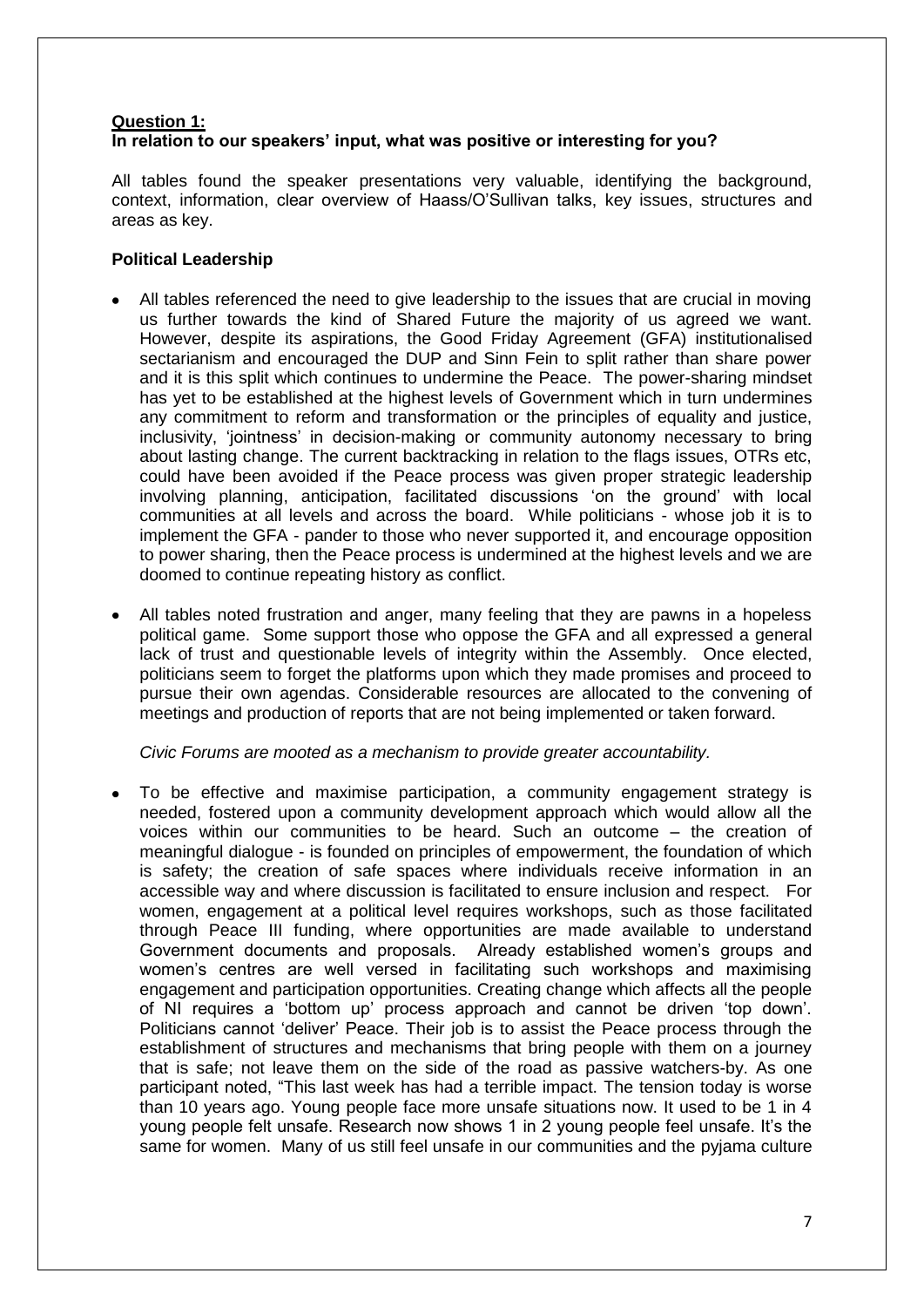is one manifestation of this where poverty, fear and depression are combined and young women don't feel they have much of a future never mind a Shared Future."

*Discussion groups hosted by women's centres/groups/organisations or women-only, facilitated information sharing sessions held in local community facilities are mooted as a mechanism to understand and disseminate Government proposal such as the Haass/O'Sullivan proposals.*

- There is a lack of connectivity between various programmes, for example, the United Community Programme, the Peace Programmes, integrated education and housing, rural initiatives, small business programmes etc. There is a lack of an overall Peace Plan. Once participant commented, "...like little pieces of a jigsaw with no picture to work from."
- A strategic 'joined-up' Peace Plan needs to be developed which includes strategies, a timetable, resource plan and lead initiators for all outstanding issues arising from the Good Friday Agreement.
- There needs to be greater investment in the future. People need to see the advantages of Peace and where this is important for all sections of the community, it is particularly so in working class communities where there is weak community infrastructure or high levels of dissaffection.
- Targetted, long-term, positive action initiatives are needed which will enable young, working class people into real employment.

#### **Women / Lack of Representation / Engagement**

The lack of women in Government and in key positions of influence across all sectors has an impact on how the issues facing women are addressed. There are many competent and experienced women who apply to sit on Boards etc who are not shortlisted or provided with information as to why they were not shortlisted. We need inclusive, gender balanced processes, structures and forums for women to ensure our voices are heard and resources are made available to women's organisations who can facilitate the sharing of knowledge, information and proposals at grass-roots levels to avoid the continued exclusion of women.

*There needs to be more accountability and monitoring to ensure there is equal representation of women on boards, committees, structures and forums across all levels of decision making.* 

- So much has happened to women in NI over the years. As one particpant commentd, "We can't put what's happened in their shoes and just learn to live; we can't just move on and we can't put plasters on it" yet there is a very strong concensus that women have been written out of the history of the conflict and the role women have played over the last 40 years. The contribution of women to our history (particularly 1969 onwards) needs to be recorded as part of the Haass/O'Sullivan proposals.
- Readers of this report are particularly asked to refer to the document sent to the Haass/O'Sullivan team in relation to the issues identified by women at the October 'Women: Dealing with the Past' event.<sup>10</sup>

1

<sup>&</sup>lt;sup>10</sup> Refer to the WRDA website for the report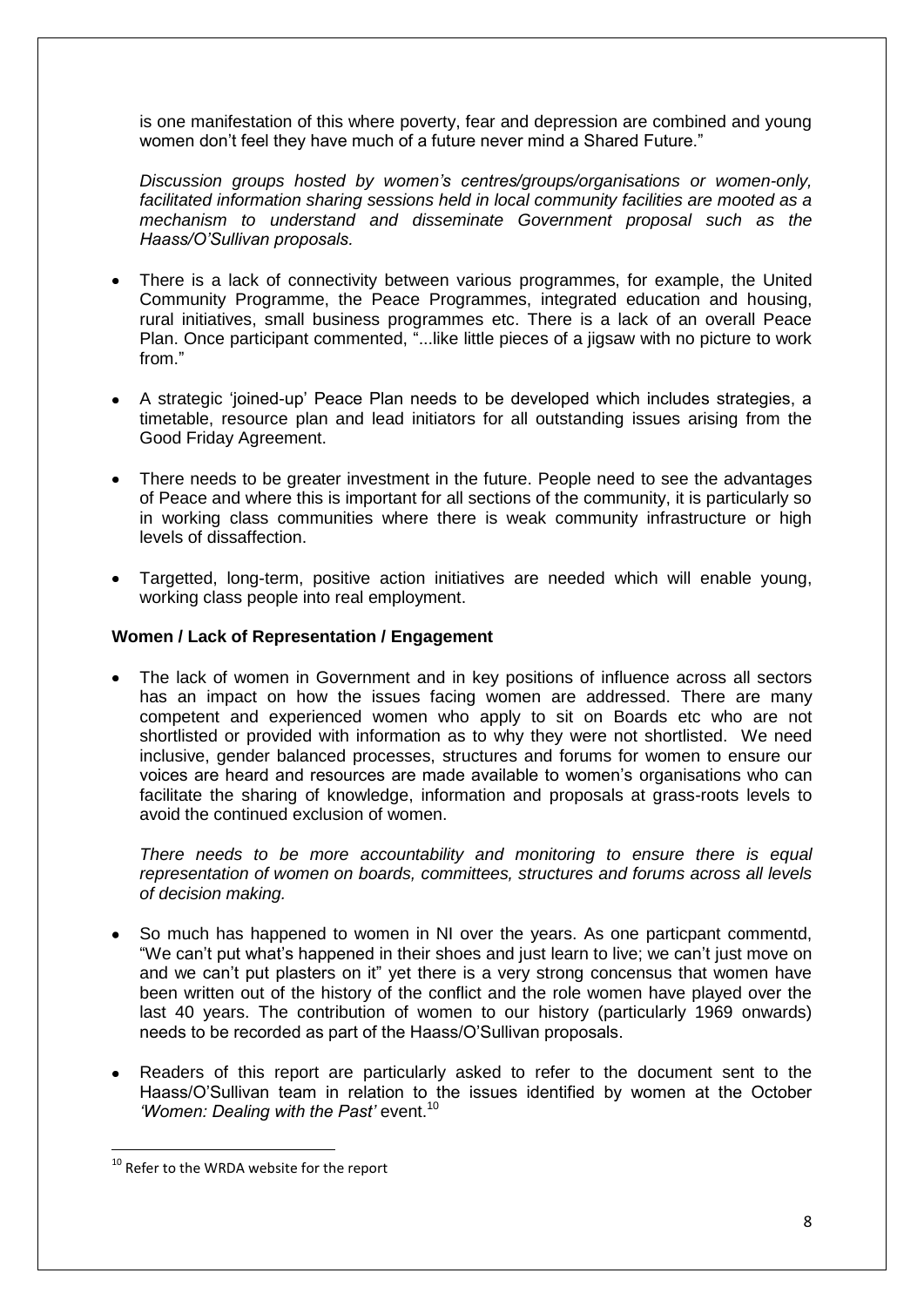*A plan needs to be drawn up outlining comprehensive and inclusive research needed and how best this can be recorded for the archives.*

#### **The Churches**

The Churches also need to step up to the plate on issues of equality and justice. They are not necessarily welcoming to women or diversity and they have no structures for empowering women.

#### **Issues Pertinent to Haass/O'Sullivan Proposals**

"Haass-O'Sullivan wasn't about 'us' – civic society – it was about political parties" as stated by a particpant. The proposals, therefore, need to be further discussed and dissemenated within the community to affect real change, continue the Peace Process and enable informed conversations to take place which will help NI move into a Shared Future. The 'What do Women Think' conference needs to be seen as the **start** of a process for engaging and empowering women to take forward and help resolve some of the outstanding contentious issues arising from the Troubles. Meaningful dialogue will require that all structures and forums established to take the proposals forward must include an equal gender balance to ensure that the voice of women is heard. Thanks to the work of the Women's Coalition, the drafters of the Good Friday Agreement conceded, "the right of women to full and equal participation in political life". The processes were not put in place to make this happen.

*The proposals need to be 'genderfied' to ensure women's full and equal participation in the design, development and implementation processes.* 

- At the conclusion of the peace negotiations, Senator Mitchell, the chairperson of the talks stated that, "the emergence of women as a political force was a significant factor in achieving the Agreement." Without the contribution of the Northern Ireland Women's Coalition, there would have been no proposals about victims, integrated education, mixed housing, children and young people, or the civic forum. Legal scholar Naomi Cahn and her colleagues have argued that if women are absent from peace negotiations, then much-needed "social services justice" (care for victims, education, health, and wellbeing) will also be absent in post-conflict societies. The Women's Coalition showed that mainstreaming a gender analysis could lead to a more comprehensive understanding of the realities of conflict and the meaning of security. The Coalition also advocated maintaining a shared value base as a foundation for discussing potentially divisive issues. Alongside this, the Coalition recognised the need to proactively build relationships, actively listen to what people from other political positions were saying, constantly engage in collective analysis and reflection, and to be open to external expertise and examples from other peace processes.
- The Women's Sector continues to play its role in the process of engagement and dialogue, using 'tried and tested' methodlogies for effectively involving women throughout the Peace Process. Since the peace-building process is multi-layered, contextual, and at times formal or informal, women need to be seen and heard at all levels. The participatory and empowerment models used to encourage marginal and vulnerable groups in reconstruction and development programmes is also a useful analogy for the role of women - put simply, "there should be nothing about us, without us." As Thelma Ekiyor, who has worked on peace building in West Africa, reminds us, the structural violence, discrimination, and exclusion that contribute to war must be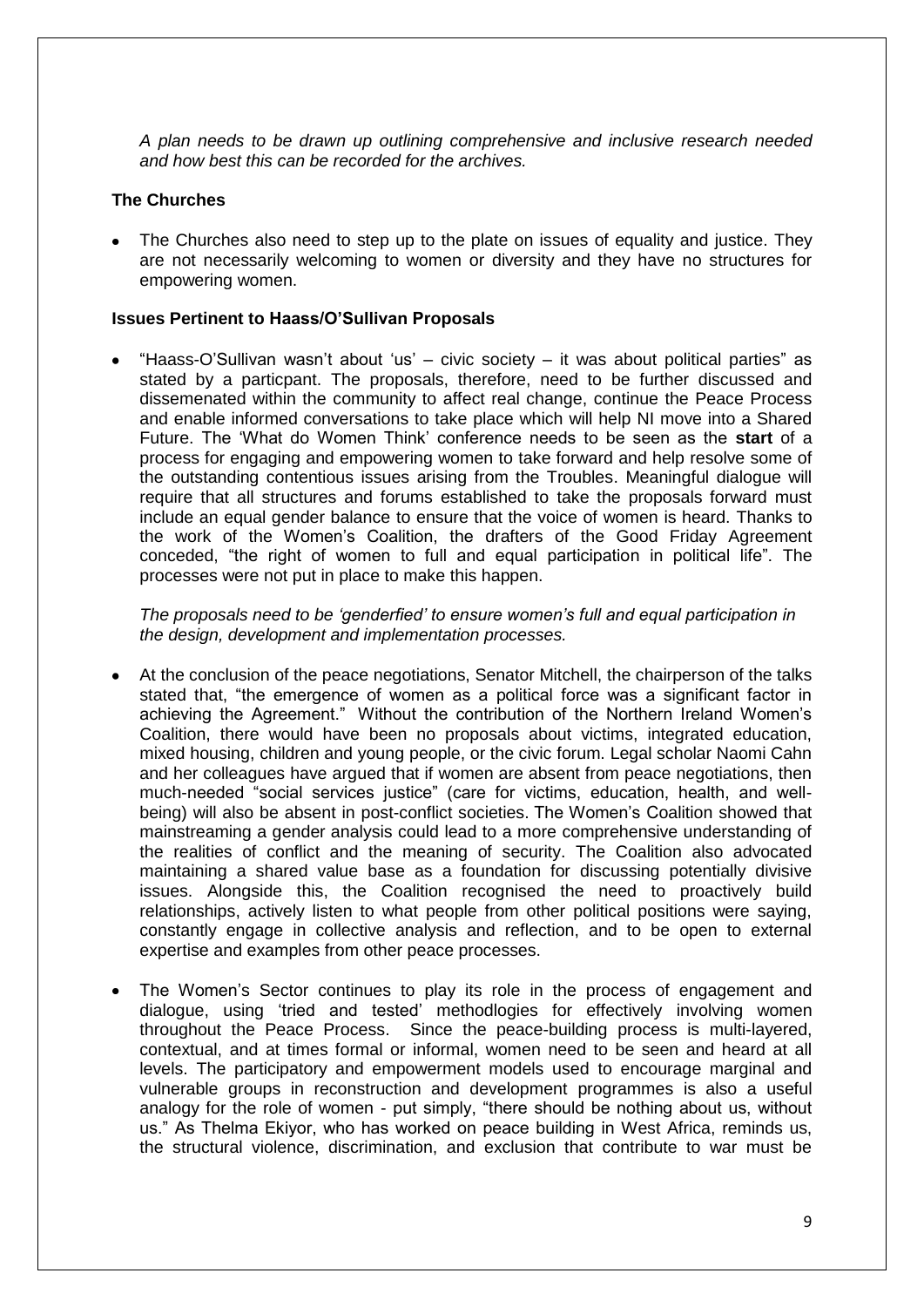countered by a commitment to social justice and inclusive political structures, which are essential to peace.

*Every new and major initiative must be seen as another opportunity to engage the population of NI in empowering and challenging peacebuilding/democracy building activity.* 

#### **Question 2:**

#### **What would you like to see happen to bring about positive change in each of these areas?**

#### *(a) Parades, Select Commemorations, and Related Protests*

This section should be read in conjunction with the WRDA Conference report, 'Women: Dealing with the Past' (October 2013).

- People have a right to celebrate their culture in a respectful way. Continued talking, negotiating, meetings and dialogue between local community workers, the establishment of structures, processes and effective, well monitored PSNI activity are essential components to maintaining public order in the resolution of these issues. So too is continued, ongoing work to challenge the stereotypes passed down through the generations. Schools and Parading/ Commemorating organisations have a specific role to play in raising awareness and tolerance on both sides and the teaching of a 'shared history' is crucial.
- Suggestions made include:
	- $\circ$  Fewer parades and combining some of them
	- o No sectarian music or behavior
	- o Sensitivity in relation to Victims
	- o Introduction of regulation
- The economic impact of protests and parades needs to be constantly highlighted. The cost is enormous and removes money from other much needed services. We need to be more creative in the use of funding and 'front end' resources to prevent conflict arising e.g. fund the development of adequately resourced strategies to engage youth in alternative activities at the time of high risk events (e.g. during the twelfth of July parades).
- The criminalisation (particularly of young people) following disturbances needs greater analysis.

#### *(b) Flags and Emblems*

- Discussion ranged from the eventual complete removal of flags from the streets to the creation of a new flag for the island of Ireland. This is a long term goal for many and in the meantime, communities need to respect and tolerate the traditions and cultures of others; flags should be flown respectfully and not aggressively and designated people/groups need to be responsible for putting them up and taking them down within time limits.
- The root causes of dissatisfaction around the Flags issues needs further discussion and this needs to be built into peacebuilding activities (for which there is continued need).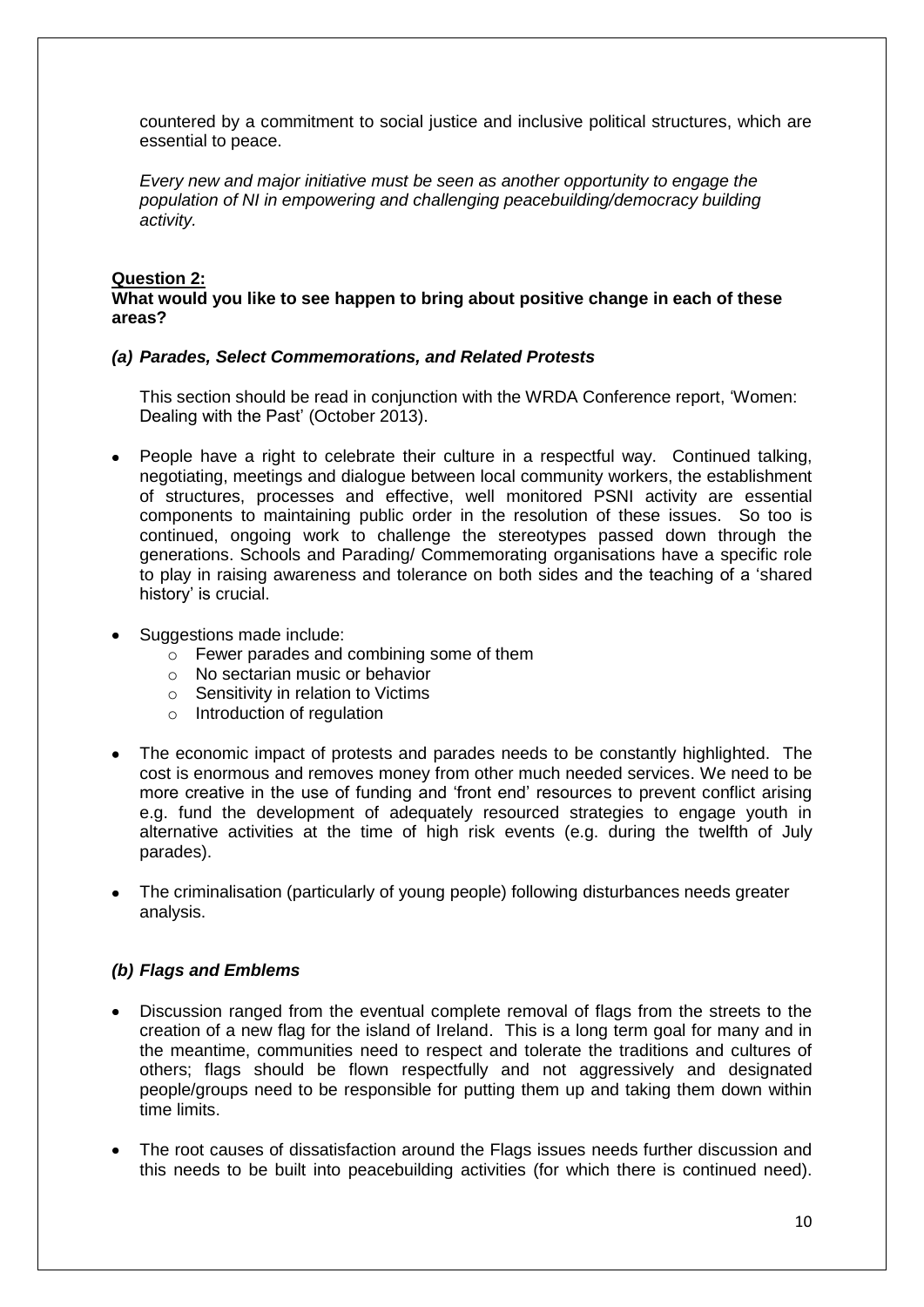Areas with most poverty are facing huge difficulties - no jobs, no economic development, 'bread and butter' issues that really matter. Flags are used as a distraction from the real issues and are not going to bring prosperity. More emphasis needs to be placed on tackling the big issues relating to poverty, quality of life, education, employment and the environment.

A general consensus at the workshop tables seems to suggest great insensitivity in relation to how the recent flag dispute was handled. "The Flags issue was stirred up by the very politicians (DUP) at City Hall who knew it was in the GFA, did not consult with local communities or disseminate information effectively," as stated by a participant. The media added oil to the fire.

*Contentious issues need to be addressed in a thoughtful, planned way with local leadership at a grass-roots level paving the way for change through consultation and involvement instead of imposition. Politicians need to act maturely, take time to develop strategies of bringing people with them through a change process instead of creating conflict on the streets. Pushing and forcing people to accept change does not work and the lack of sensitivity and political savvy shown demonstrates great weakness (or deliberate manipulation) on the part of the Politicians responsible.*

- "While the Flags dispute was bringing Belfast trading to its knees, parallel events in Derry during the 'City of Culture' were a great success" as stated by a participant. No one in Derry felt excluded or that the activities or events benefited one side more than the other. Derry brought everyone round the table and achieved an inclusive success with people from all over, sitting at the same table, able to embrace both traditions. This is the example and a model we could follow.
- Gate keepers who speak on behalf of communities without asking people what they want don't necessarily reflect the views of people within the community. It was felt by some that the views of the majority of women are bypassed within their own communities. Many women go along with a situation because they/we are afraid of the consequences of dissent.

*Funding needs to be made available to enable grassroots discussion to take place in Women's Centres so that communities can be part of the change process and can contribute their views to the process as it develops. How flags/emblems impact on women/families requires further research.*

#### *(c) Contending With The Past*

The conference recognises that contending with the issues relating to the past is a complex process requiring great sensitivity, skill, strategy and resources over time. There will be some for whom the aftermath never ends and their will be no resolution.

*The Haass/O'Sullivan proposals provide hope that the contentious issues will be moved forward with the repeated proviso that women must be included in strategies, stuctures, processes and discussions at all levels and stages.*

- How 'facts' are interpreted and situations 'acknowledged' will require skilled handling.
- Women and community groups could facilitate a narrative of the past.
- Archives are essential and an open archive and media exposure of experiences is needed.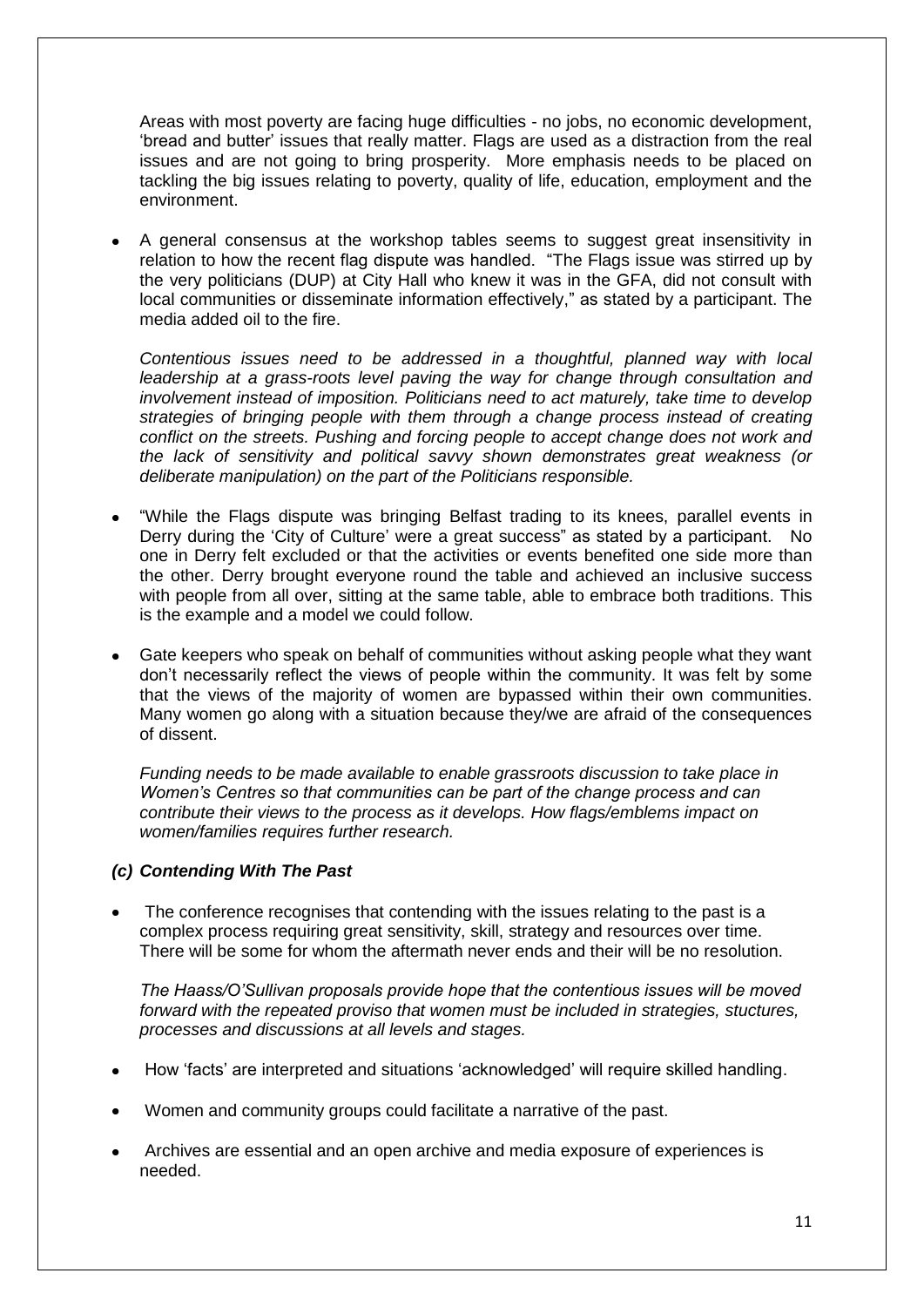- We continue to need more cross community opportunities and meeting places where people can hear about each other's past. It is only through sharing and creating common bonds and recognising all the things we have in common that we can create a shared future, a shared history and understanding of the past.
- Given our political history and in the interests of Justice there must be transparencey across the board.

*Civic Forums need to be established and facilitated to take points to the wider platform where Political representatives can answer questions from feeder groups on the outworkings of the various issues and structures arising from the proposals.*

#### **Other Comments:**

#### **Historical Investigations Unit (HIU) / Historical Enquiries Team (HET)**

- The conference cautiously welcomed this change in the context of the current vaccuum.
- Many Victims still have no idea why they were targeted and need a justice process, an acknowegdement of what happened to them and information as to who was involved and how they were involved. Many bereaved familes share this pain and are also dealing with the slurring of the memory of their loved one through misinformation. More information is needed to assist resolution.
- Further clarity is needed in relation to how the HIU will work in practice composition of members, accountability, transparency, how information will be shared, etc.

#### **Independent Commission for Information Retrieval (ICIR)**

- There is lack of clarity in relation to immunity granted for information sharing and the subsequent gathering of evidence in relation to information gained. The issue of support for Victims and Police investigation needs to be kept separate with assurances given to the information providers. (The Boston College interviews and the testimonies given during the Bloody Sunday Inquiry are cited as case examples).
- Advocacy and peer support is needed for people to go through ICIR.

#### **Addressing the Needs of Victims and Survivors**

- Trauma is not just medical and includes isolation and fear. With at least 6 new referrals relating to trauma being received every day, trauma remains a huge issue in NI and this is not recognised by the service providers. There are not enough thereuputic services available for sufferers. For 22 years funding has been on a year to year basis which has prevented the delivery of long term support.
- Post Traumatic Stress Disorder (PTSD) is a particular and major trauma affecting Victims in NI, some of whom have waited 20-40 years for a diagnosis. Resources needed to address the level of PTSD are inadequate matched against demand.
- There is a wealth of information and expertise available across NI in relation to good practice in working with victims and survivors. New structures need to consider these resources in addressing need.
- Issues needing further analysis and consideration include:
	- o The definition of what a 'victim' is remains unresolved. This needs to be clarified.
	- $\circ$  Victims need to decide the issues for resolution, not politicians. It's the job of the politicians to address how the issues will be resolved.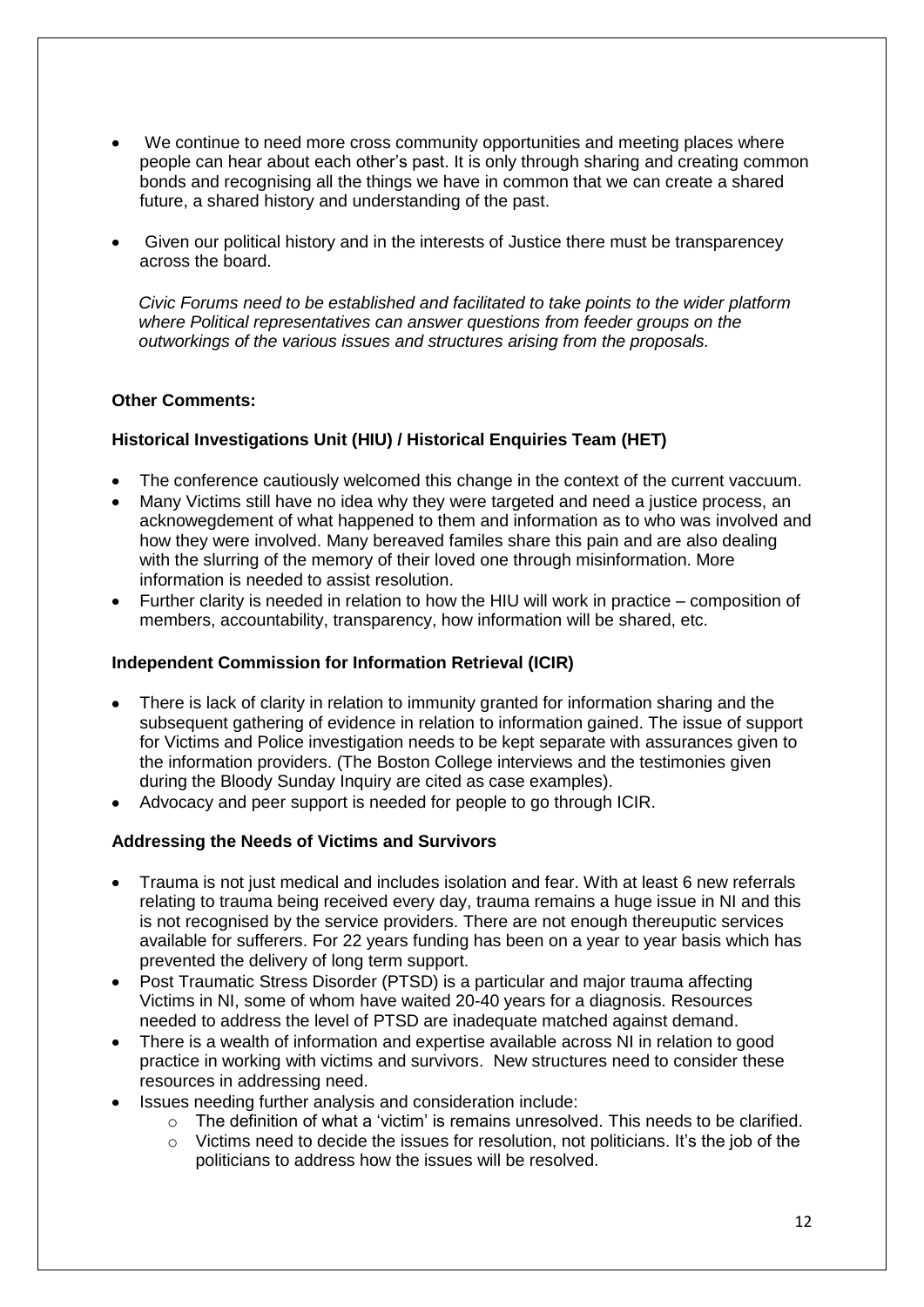- o Work and proposals in relation to victims and survivors needs to be gender sensitive and separate to address the specific and different needs of women.
- o The Victims and Survivors Services (VSS) established last year, re-traumatised many victims by insisting on re-assessing them, losing paperwork etc. New structures and processes are asked to not make the same mistake and further retraumatise people.

*Concerns were raised as to how the proposals will be financed? Will this be coming from the block grant or will additional monies be made available via London, Brussels, or Washington?*